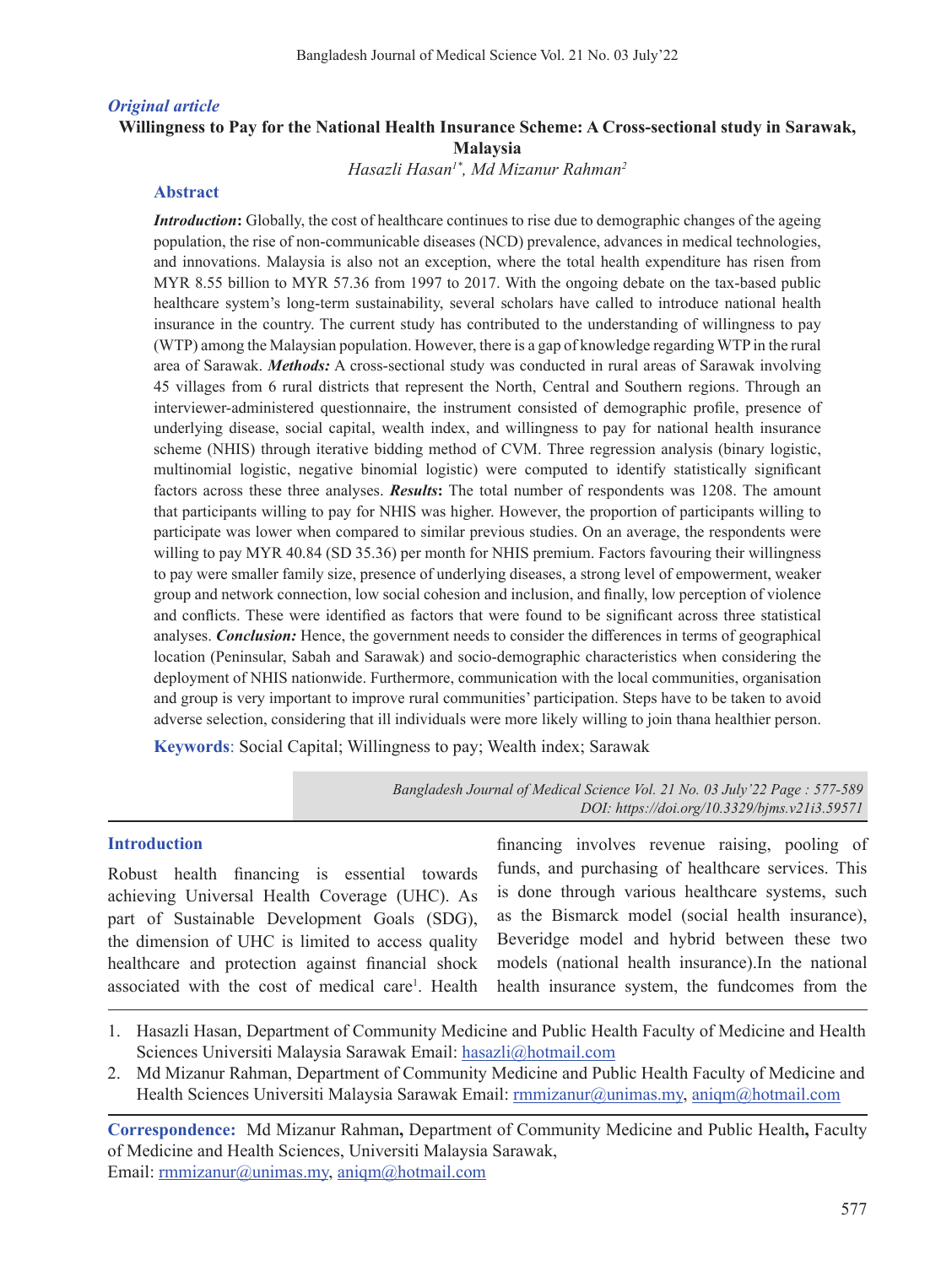combination of government-managed insurance and general tax revenue<sup>2</sup> .Malaysia has been providing a dual healthcare system: public and private healthcare providers. Public healthcare providers are mainly funded through general tax revenue, while private health sectors are financed through various health insurance schemes or out-of-pocket payment <sup>3</sup>. The social insurance scheme is undertaken by the Social Security Organisation (SOCSO), providing Employment Injury Scheme and Invalidity Scheme<sup>4</sup>. Additionally, my Salam<sup>5</sup> and PekaB40<sup>6</sup> were recently announced to provide financial aid covering 45 critical illnesses, hospitalisation, transportation, and medical equipment. However, only Malaysian citizens of low-income groups are eligible for this health insurance scheme.

A few studies have shown that socio-demographic characteristics of the female gender, younger age, higher education level, and higher income level were more likely willing to pay more for the national health insurance scheme <sup>7-9</sup>. Additionally, those with illnesses were also more likely willing to pay <sup>9</sup>. There is no published article for locally conducted research that examined the association between willingness to pay for a national health insurance scheme and social capital. A mixed-method study in Ghana revealed that community trust is a predicting factor $10$ . Another mixed-method study in South Africa highlighted social solidarity and collective action as important considerations in implementingthe National Health Insurance scheme 11.

In recent years, the rising healthcare cost in this country is an ongoing challenge. Total health expenditure has risen from MYR 8.55 billion in 1997 to MYR 57.36 billion in 2017 12. In terms of percentage as Gross Domestic Product (GDP), it rose from 3.03% in 1997 to 4.24% in 2017 12. Contributing factors of rising healthcare cost are demographic changes of increasing population size and ageing population, rising prevalence of non-communicable diseases, advances in medical technology and innovations <sup>13</sup>. The rising healthcare cost trend was argued to put a significant burden on current tax-funded public healthcare. Several studies revealed a lowtax contribution level 14–16. There has been a suggestion to introduce a national health insurance scheme17. However, there is no formal plan to introducea national health insurance scheme for all Malaysians yet 18.Nevertheless, past studies explored the acceptance and willingness to pay for the national health insurance scheme  $7-9$ . Hence, it is of our interest to conduct a similar study on the East Coast of Malaysia. This study aimed to identify factors associated with the willingness to pay for the national health insurance scheme among rural communities.

## **Materials and Methods**

# **Settings and sample size**

This cross-sectional study was conducted in the rural area of Sarawak in the year 2019 to 2020. A multistage cluster sampling strategy was used, involving six districts representingthe North, Central and South regions of Sarawak. For each district, 20 villages were chosen randomly. At the village level, the respondents were chosen via systematic random sampling. The calculated minimum sample size was 925 using the single proportion formula considering the design effect. With the addition of non-response, the final sample was 1388.

## **Data collection, instruments and ethical issues**

We collected the data using an intervieweradministered questionnaire through a face-to-face interview. The questionnaire consists of the sociodemographic characteristics, underlying chronic diseases, annual household expenditure, social capital, wealth index and willingness to pay for the national health insurance scheme. Before the actual study, we conducted a pilot study in a non-sample areafor the instruments' reliability and validity. The head of the village was informed regarding the research in their area and informed written consent was obtained from each participant. The participants were assured that no personally identifiable information would be publicly published. They were also assured of data confidentiality and privacy.

## **Measurements**

*Underlying chronic diseases:* Sick individual was more likely willing to pay more for health insurance 9 . Hence, we included a question on the presence of underlying disease as one of the determining factors. The respondent was asked whether any family members had a chronic medical condition certified by a medical practitioner.

*Social capital:* It was adopted from the World Bank working paper on measuring social capital <sup>19</sup>. It measures social capital based on the following dimensions: (i) Group and network, (ii) trust and solidarity, (iii) collective action and cooperation, (iv) information and communication, (v) social cohesion, (vi) violence, and (vii) empowerment and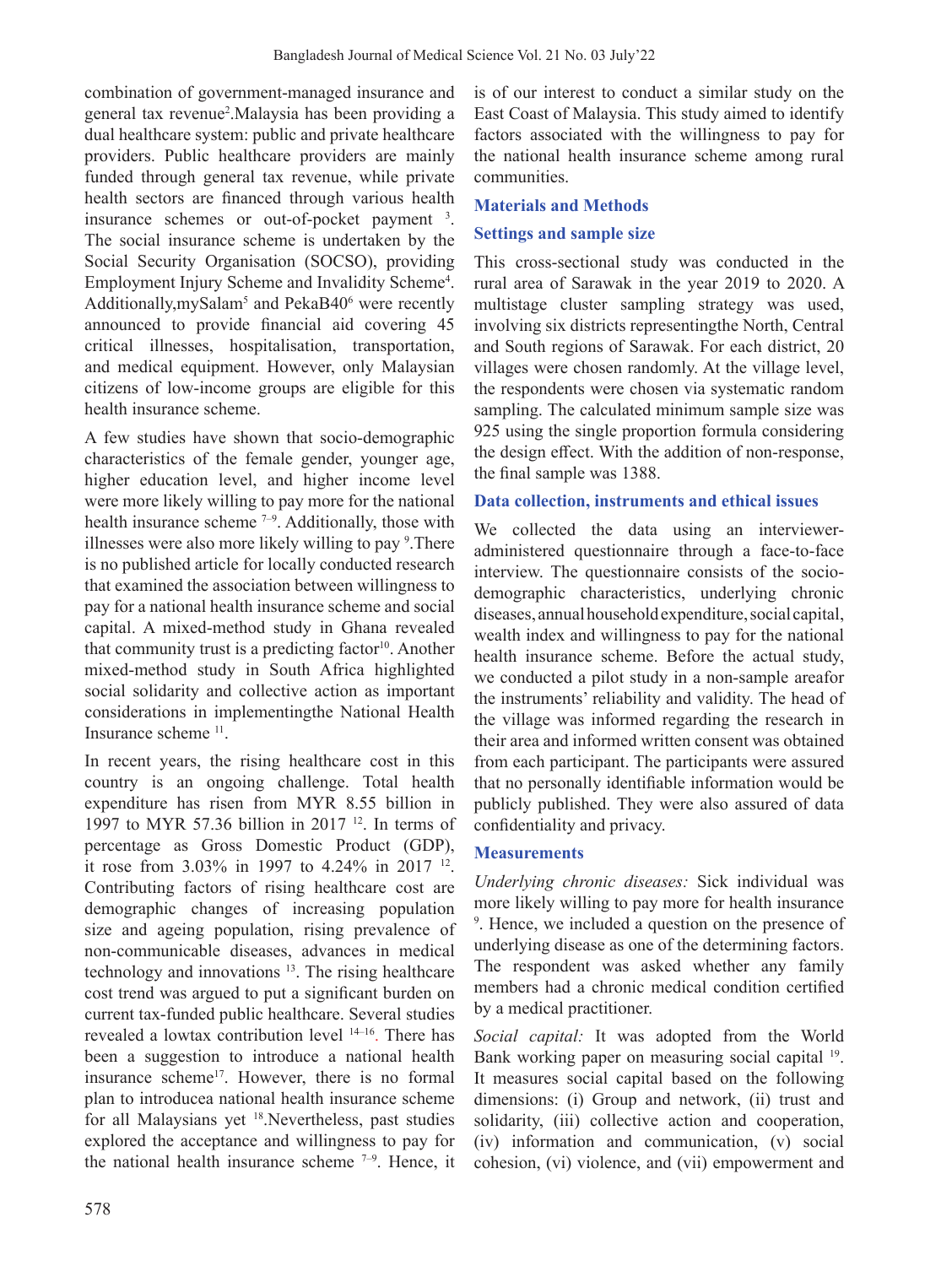political action.There is no cut-off score; instead, each dimension was scored on a continuous scale. The composition of questions used in this study was adjusted after the pilot study. Because of this, the total score for each dimension was not similar. Hence, each dimension's score was normalised into a similar score with a scale ranging from 0 until 1.

*Wealth index:* It is a composite measure of a household's cumulative living standard <sup>20</sup>. It was calculated using household assets, such as televisions, bicycles, cars, dwelling characteristics such as flooring material, type of drinking water source, toilet and sanitation facilities etc. 21,22. It consists of 23 household items from which principal component analysis<sup>23</sup> was done to calculate the wealth index<sup>24</sup>.

*Willingness to pay for the national health insurance scheme*: This was elucidated through an iterative bidding contingent valuation method  $25$ . Respondents were asked if they were willing to pay for the given amount of money, and the amount will be increased until they responded with "no"26.

## **Data analysis**

From the research questionnaire booklet, data was entered manually into the Microsoft Excel datasheet. "Data Validation" function built-in Microsoft Excel was used for error correction. Once completed, the datasheet was transferred into IBM Statistical Package for the Social Sciences (SPSS) version 22 for data analysis $27$ . The final sample size for data analysis was 1208 (out of the initially collected 1325 sample size after data cleanup). Missing data on the dependent variable was treated with list-wise case deletion, while those missing on the independent variable was treated with multiple-imputation technique 28,29.Binary logistic regression, multinomial logistic regression, and negative binomial logistic regression were done to determine factors associated with the national health insurance scheme's willingness-topay. Factors that were statistically significant across three of these regression analyses were regarded as important. We set the p-value 0.05 as statistically significant.

## **Ethics statement**

Ethical approval was obtained from the Ethics Committee of Universiti Malaysia Sarawak (Reference number UNIMAS/NS.21.02/03-02 Jld.3 (83)).

## **Results**

### **Characteristics of the respondents**

|  | Table 1 Characteristics of the respondents |  |  |
|--|--------------------------------------------|--|--|
|--|--------------------------------------------|--|--|

| Characteristics       | Frequency | Percentage | <b>Statistics</b>  |
|-----------------------|-----------|------------|--------------------|
| Age (years)           |           |            |                    |
| $<$ 30                | 249       | 20.6       | Mean $(SD)$ =      |
| $30 - 39$             | 292       | 24.2       | 43.95 (16.13)      |
|                       | 255       | 21.1       | $Min = 18$         |
| $40 - 49$             |           | 15.8       |                    |
| 50 - 59               | 191       |            | $Max = 98$         |
| $\geq 60$             | 221       | 18.3       |                    |
| Gender                |           |            |                    |
| Male                  | 625       | 52.5       |                    |
| Female                | 574       | 47.5       |                    |
| <b>Ethnicity</b>      |           |            |                    |
| Iban                  | 663       | 54.9       |                    |
| Bidayuh               | 195       | 16.1       |                    |
| Malay                 | 69        | 5.7        |                    |
| Chinese               | 37        | 3.1        |                    |
| Others                | 244       | 20.2       |                    |
| <b>Marital status</b> |           |            |                    |
| Married               | 913       | 75.5       |                    |
| Single                | 296       | 24.5       |                    |
|                       |           |            |                    |
| <b>Highest</b>        |           |            |                    |
| education level       |           |            |                    |
| No formal             | 85        | 7.0        |                    |
| education             | 233       | 19.3       |                    |
| Primary               | 642       | 53.1       |                    |
| Secondary             | 196       | 16.2       |                    |
| Diploma               | 42        | 3.5        |                    |
| Degree                | 10        | 0.8        |                    |
| Masters / PhD         |           |            |                    |
| Occupation            |           |            |                    |
| Unemployed            |           |            |                    |
| Pensioner             | 271       | 22.4       |                    |
| Informal              | 14        | 1.2        |                    |
|                       | 467       | 38.7       |                    |
| sector                | 148       | 12.3       |                    |
| Government            | 218       | 18.0       |                    |
| Private               | 90        | 7.5        |                    |
| Others                |           |            |                    |
| Income                |           |            |                    |
| (monthly)             | 514       | 42.5       | Mean $(SD)$ =      |
| < 1000                | 468       | 38.7       | 1390.58 (1082.59)  |
| 1000-1999             | 156       | 12.9       | $Median = 1174.75$ |
| 2000-2999             | 30        | 2.5        | $Min = 0$          |
| 3000-3999             |           |            | $Max = 15000$      |
| $\geq 4000$           | 40        | 3.3        |                    |
| <b>Family size</b>    |           |            |                    |
| $<$ 3                 | 222       | 18.3       | Mean $(SD)$ =      |
| $3 - 5$               | 621       | 51.3       | 5.51(2.18)         |
| $6 - 8$               | 313       | 25.8       | $Min = 1$          |
| $\geq 9$              | 51        | 4.2        | $Max = 16$         |
|                       |           |            |                    |
| Underlying<br>disease |           |            |                    |
| Yes                   | 509       | 42.1       |                    |
| No                    | 699       | 57.9       |                    |
|                       |           |            |                    |

The majority of the respondents were aged between 30-39 years old (24.2%), followed by 40-49 years old  $(21.1\%)$  and less than 30 years old  $(20.6\%)$ . The male to female ratio was 1.1 to 1.0. Iban was the most common ethnic composition (54.9%). Threequarters of the respondents were married (75.5%), and a majority of respondents has attained up to the secondary level of education (53.1%). Two-fifths of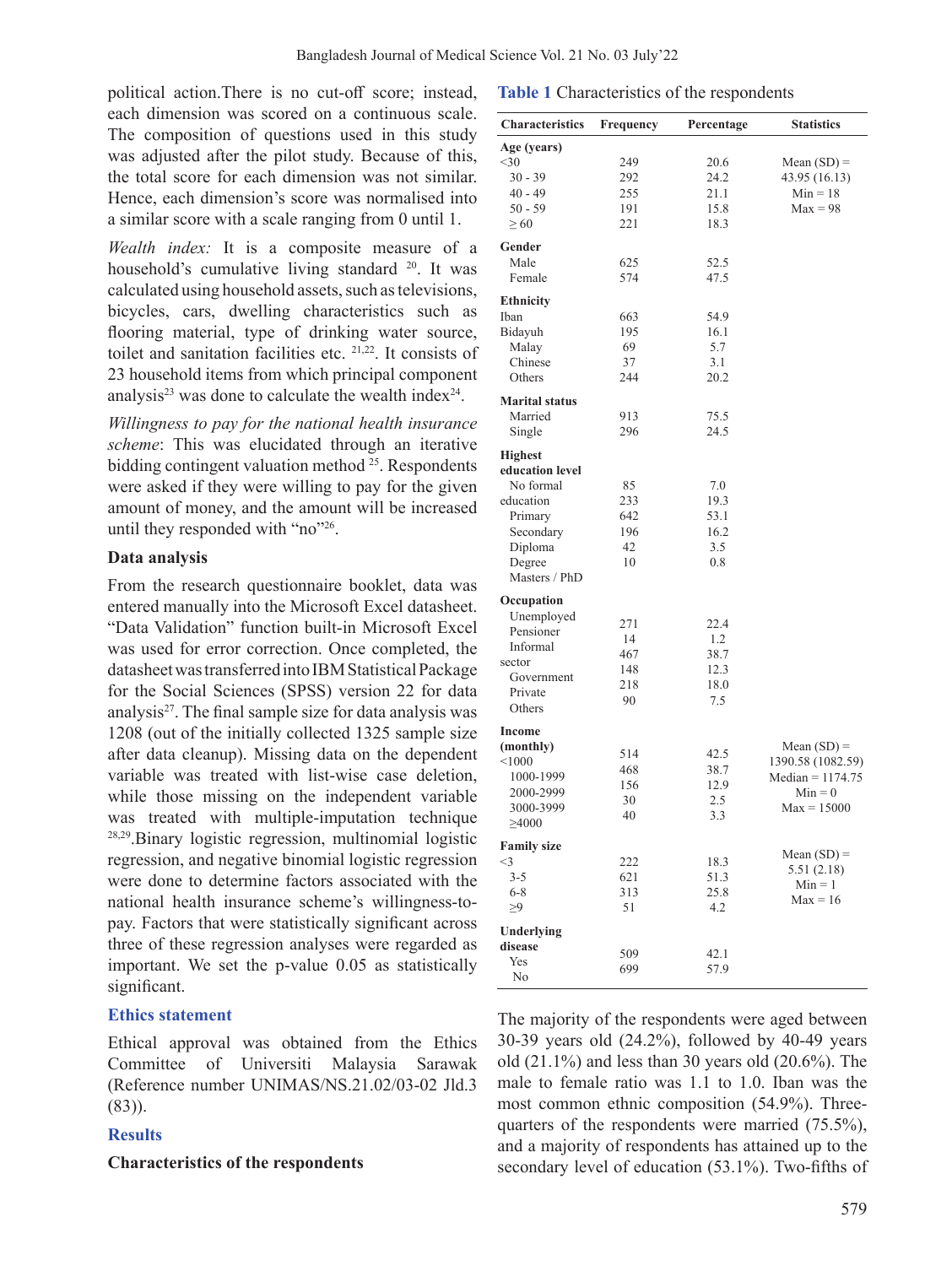the respondents were working in the informal sector (38.7%). The average monthly income (SD) was (MYR) 1390.58 (1082.59) per month (**Table 1**).

**Table 2**illustrated asummary of the seven dimensions of social capital utilised in the study. The score was standardised into a similar scale for multivariate analysis. The highest score was collective action and cooperation (0.88), while the lowest score was violence (0.41).

**Table 2** Distribution of social capital

| <b>Dimensions of</b><br>social capital |      | <b>Unstandardised</b><br>Score |       | <b>Standardised</b><br><b>Score</b> |      |      |
|----------------------------------------|------|--------------------------------|-------|-------------------------------------|------|------|
|                                        | Min  | Max                            | Mean  | Min                                 | Max  | Mean |
| Group and<br>network                   | 0.00 | 63.00                          | 7.17  | 0.00                                | 1.00 | 0.53 |
| Trust and<br>solidarity                | 8.00 | 23.00                          | 16.87 | 0.23                                | 1.00 | 0.78 |
| Collective action<br>and cooperation   | 2.00 | 37.00                          | 12.17 | 0.10                                | 1.00 | 0.88 |
| Information and<br>communication       | 2.00 | 40.00                          | 9.86  | 0.05                                | 1.00 | 0.69 |
| Social cohesion                        | 4.00 | 84.00                          | 15.23 | 0.17                                | 1.00 | 0.77 |
| Violence                               | 1.00 | 6.00                           | 3.77  | 0.10                                | 1.00 | 0.41 |
| Empowerment<br>and political<br>action | 4.00 | 17.00                          | 12.46 | 0.08                                | 1.00 | 0.59 |

**Willingness-to-pay for the national health insurance scheme (NHIS)**

Approximately one-third of the respondents were willing to pay for the national health insurance scheme (33.2%). On average (SD), they are willing to pay MYR 40.84 (1250.19) per month. The median was MYR 20.00 per month, with the maximum amount willing-to-pay was 250.00 per month (**Table 3**).

**Table 3** Willingness to pay for the national health insurance scheme

| <b>Variables</b>                            | Frequency | Percentage | <b>Statistics</b>                   |
|---------------------------------------------|-----------|------------|-------------------------------------|
| Willingness to pay for<br>NHIS $(n = 1208)$ |           |            |                                     |
| Agree                                       | 401       | 33.2%      | Mean $(SD)$ =                       |
| Disagree                                    | 807       | 66.8%      | 40.84 (35.36)                       |
| Amount willing to pay<br>$(n = 401)$        |           |            | $Median =$<br>20.00<br>$Min = 1.00$ |
| $1 - 10$ per month                          | 20        | $5.0\%$    | $Max = 250.00$                      |
| $11 - 20$ per month                         | 208       | 51.9%      |                                     |
| $>$ 20 per month                            | 173       | 43.1%      |                                     |

**Factor affecting willingness to pay for NHIS: Binary logistic regression analysis** 

580

A multivariate analysis was conducted to identify the potential predictors for the willingness to pay for a national health insurance scheme. First, a binary logistic regression was done to determine factors associated with the willingness to pay for the NHIS. The dependent variable was set as willing to pay (yes or no). The independent variables were sociodemographic characteristics, disease co-morbidity, social capital and wealth index. Factors that were not statistically significant ( $p$ <0.05) or carry high collinearity (for example, monthly income and wealth index) were removed. Thefitted model was statistically significant,  $\chi^2$  (22) = 376.52, p<0.001. The Nagalkerke  $\mathbb{R}^2$  was 37.2%, while the predictive classification is 76.5%. Model fitting is good,as indicated by the non-significant Hosmer Lemeshow test (goodness of fit),  $\chi^2$  (8) = 12.57, p=0.127.

The higher the education level, themore likely it that participants were willing to pay for the NHIS. Those with a Masters level of education were 16.68 times more likely willing to pay as compared to those without formal education background (95% CI: 2.80, 99.40, p-value =  $0.002$ ). This is compared to respondents with degree (AOR=6.00, 95% CI: 2.12, 16.98, p-value = 0.001), diploma (AOR=4.99, 95% CI: 2.21, 11.26, p-value < 0.001), secondary school (AOR 2.87, 95% CI: 1.48, 5.55, p-value = 0.002) and primary school (AOR=3.87, 95% CI: 1.94, 7.69, p-value $<0.001$ ). The occupation was also statistically significant in predicting willingness to pay for the NHIS. Respondents who are working were less likely willing to pay for the NHIS thanthe unemployed respondent. However, only those working in the private sector (AOR=0.52, 95% CI: 0.31, 0.87, p-value =  $0.013$ ) and pensioner  $(AOR=0.13, 95\% \text{ CI: } 0.03, 0.57, \text{ p-value } = 0.007)$ were found to be statistically significant.The smaller family has shown to be a predictor of willingness to pay for NHIS. With a small AOR of 0.86 (95% CI: 0.80, 0.93, p-value  $\leq$ 0.001), an additional one family member reducesthe likelihood of willingness to pay by 14%. The underlying disease's presence also increased the likelihood of willingness to pay  $(AOR=1.83, 95\% \text{ CI: } 1.34, 2.50, \text{ p-value} \leq 0.001$ . Except for information and communication, all social capital dimensionsare shown to be statistically significant in predicting willingness to pay for NHIS. Dimensions that reduce the likelihood were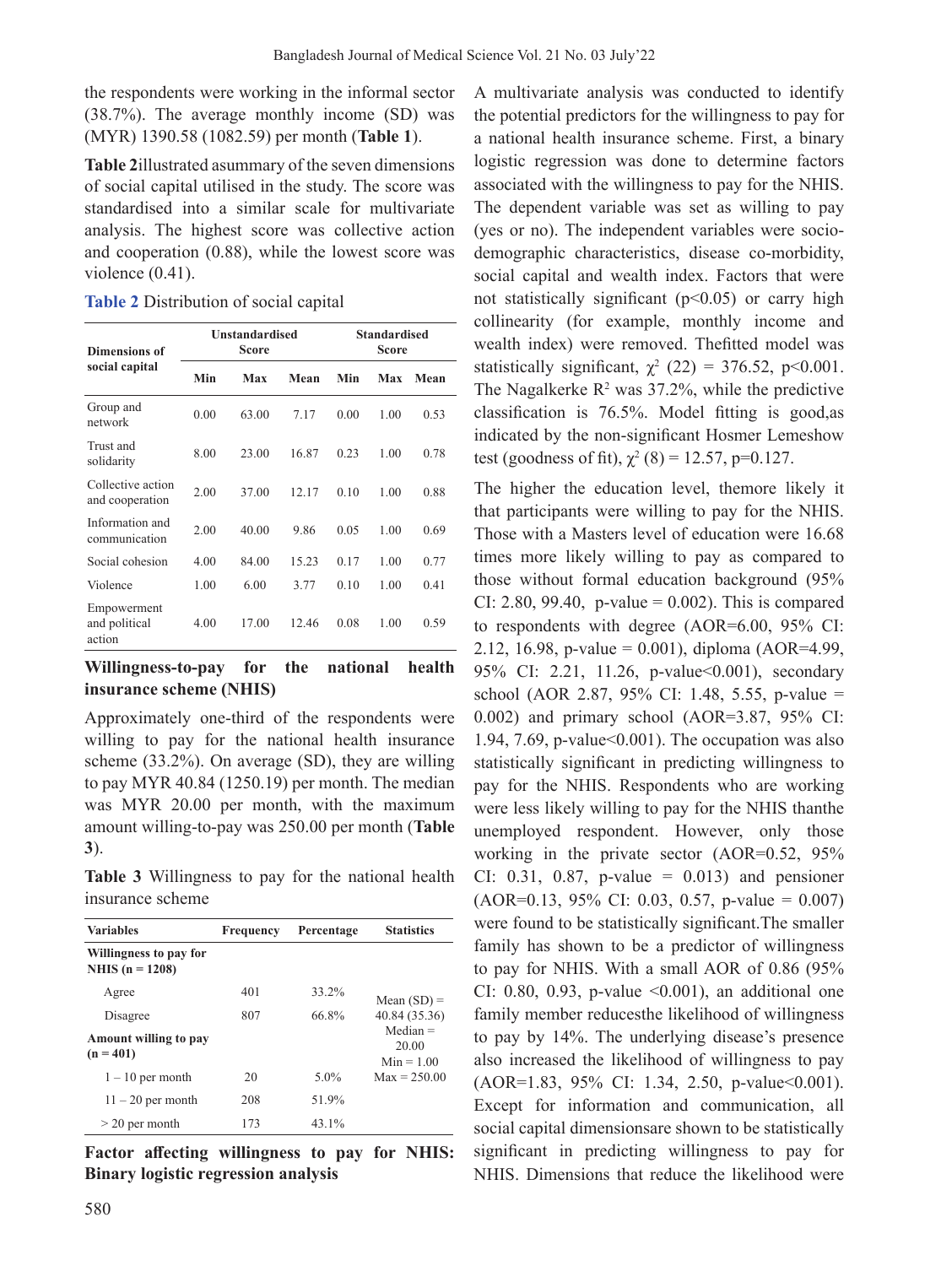group and network (AOR=0.86, 95% CI: 0.80, 0.92, p-value<0.001), social cohesion (AOR=0.81, 95% CI: 0.73, 0.90. p-value <0.001), and violence (AOR=0.73, 95% CI: 0.63, 0.84, p-value< 0.001). Other dimensions of trust and solidarity (AOR=1.31, 95% CI: 1.15, 1.49, p-value <0.001), collective action and cooperation (AOR= 1.13, 95% CI: 1.03, 1.25,  $p$ -value = 0.001), empowerment and political action (AOR=1.35, 95% CI: 1.22, 1.50. p-value <0.001) increase the likelihood of willingness to pay for the NHIS.Finally, participants with a higher wealth index were more likely willing to pay for the NHIS when compared with wealth index quantile 1. Those with quantile 5 were 3.8 times more likely willing to pay (95% CI: 2.10, 6.90, p-value <0.001), quantile 4 were 7.56 times more likely willing to pay (95% CI: 4.44, 12.86, p-value  $\leq 0.001$ ), and quantile 3 were 3.67 times more likely willing to pay (95% CI: 2.22, 6.04, p-value <0.001) when compared to those with the lowest quantile of wealth index.

**Table 4** Factor affecting willingness to pay for NHIS: Binary logistic regression analysis

| <b>Factors</b>                    | <b>Beta</b> | <b>SE</b> | <b>AOR</b> | p-value | LL   | UL    |
|-----------------------------------|-------------|-----------|------------|---------|------|-------|
| <b>Family size</b>                | $-0.15$     | 0.04      | 0.86       | < 0.001 | 0.80 | 0.93  |
| Underlying<br>disease             |             |           |            |         |      |       |
| $No$ (ref)                        |             |           |            |         |      |       |
| Yes                               | 0.61        | 0.16      | 1.83       | < 0.001 | 1.34 | 2.50  |
| <b>Highest education</b><br>level |             |           |            | < 0.001 |      |       |
| No formal<br>education (ref)      |             |           |            |         |      |       |
| Primary school                    | 1.35        | 0.35      | 3.87       | < 0.001 | 1.94 | 7.69  |
| Secondary<br>school               | 1.05        | 0.34      | 2.87       | 0.002   | 1.48 | 5.55  |
| Diploma                           | 1.61        | 0.42      | 4.99       | < 0.001 | 2.21 | 11.26 |
| Degree                            | 1.79        | 0.53      | 6.00       | 0.001   | 2.12 | 16.98 |
| Masters/PhD                       | 2.81        | 0.91      | 16.68      | 0.002   | 2.80 | 99.40 |
| Occupation                        |             |           |            | 0.033   |      |       |
| Unemployed<br>(ref)               |             |           |            |         |      |       |
| Pensioner                         | $-2.08$     | 0.77      | 0.13       | 0.007   | 0.03 | 0.57  |
| Informal sector                   | $-0.37$     | 0.20      | 0.69       | 0.063   | 0.47 | 1.02  |
| Government<br>servant             | $-0.42$     | 0.32      | 0.66       | 0.183   | 0.35 | 1.22  |

| <b>Factors</b>                       | <b>Beta</b> | <b>SE</b> | <b>AOR</b> | p-value | LL   | UL    |
|--------------------------------------|-------------|-----------|------------|---------|------|-------|
| Private sector                       | $-0.65$     | 0.26      | 0.52       | 0.013   | 0.31 | 0.87  |
| Others                               | $-0.41$     | 0.32      | 0.67       | 0.203   | 0.36 | 1.25  |
| Social capital                       |             |           |            |         |      |       |
| Group and<br>network                 | $-0.15$     | 0.04      | 0.86       | < 0.001 | 0.80 | 0.92  |
| Trust and<br>solidarity              | 0.27        | 0.07      | 1.31       | < 0.001 | 1.15 | 1.49  |
| Collective action<br>and cooperation | 0.12        | 0.05      | 1.13       | 0.011   | 1.03 | 1.25  |
| Social cohesion                      | $-0.21$     | 0.05      | 0.81       | < 0.001 | 0.73 | 0.90  |
| Violence                             | $-0.32$     | 0.07      | 0.73       | < 0.001 | 0.63 | 0.84  |
| Empowerment<br>and political action  | 0.30        | 0.05      | 1.35       | < 0.001 | 1.22 | 1.50  |
| <b>Wealth index</b>                  |             |           |            | < 0.001 |      |       |
| 1st quartile (ref)                   |             |           |            |         |      |       |
| 2nd quartile                         | 0.31        | 0.27      | 1.36       | 0.248   | 0.81 | 2.30  |
| 3rd quartile                         | 1.30        | 0.26      | 3.66       | < 0.001 | 2.22 | 6.04  |
| 4th quartile                         | 2.02        | 0.27      | 7.56       | < 0.001 | 4.44 | 12.86 |
| 5th quartile                         | 1.34        | 0.30      | 3.80       | < 0.001 | 2.10 | 6.90  |
| Constant                             | $-3.69$     | 0.89      | 0.03       | < 0.001 |      |       |

*AOR= Adjusted Odds ratio, LL=Lower limit of 95% confidence interval, UL = Upper limit of 95% confidence interval, Chi-square,*  $\chi^2$  (22) = 376.52, *p-value < 0.001 Nagelkerke R2 = 0.37 Predictive classification* =  $76.5\%$  *Hosmer and Lemeshow X<sup>2</sup> (8) = 12.57, p-value = 0.127*

# **Factor affecting willingness to pay for NHIS: Multinomial logistic regression analysis**

A multinomial logistic regression analysis was conducted to identify factors associated with the willingness to pay for the NHIS. The dependent variable was the willingness to pay for NHIS, grouped into four categories, not willing (reference group), willing to pay MYR 0-10 per month, willing to pay MYR 11-20 per month, and willingness to pay MYR >20 per month. The independent variables were socio-demographic characteristics, disease comorbidity, wealth index and social capital. Eight significant factors,family size, underlying disease, and six dimensions of social capital (not collective action and cooperation) were included in the final model.

Respondents with smaller family size members were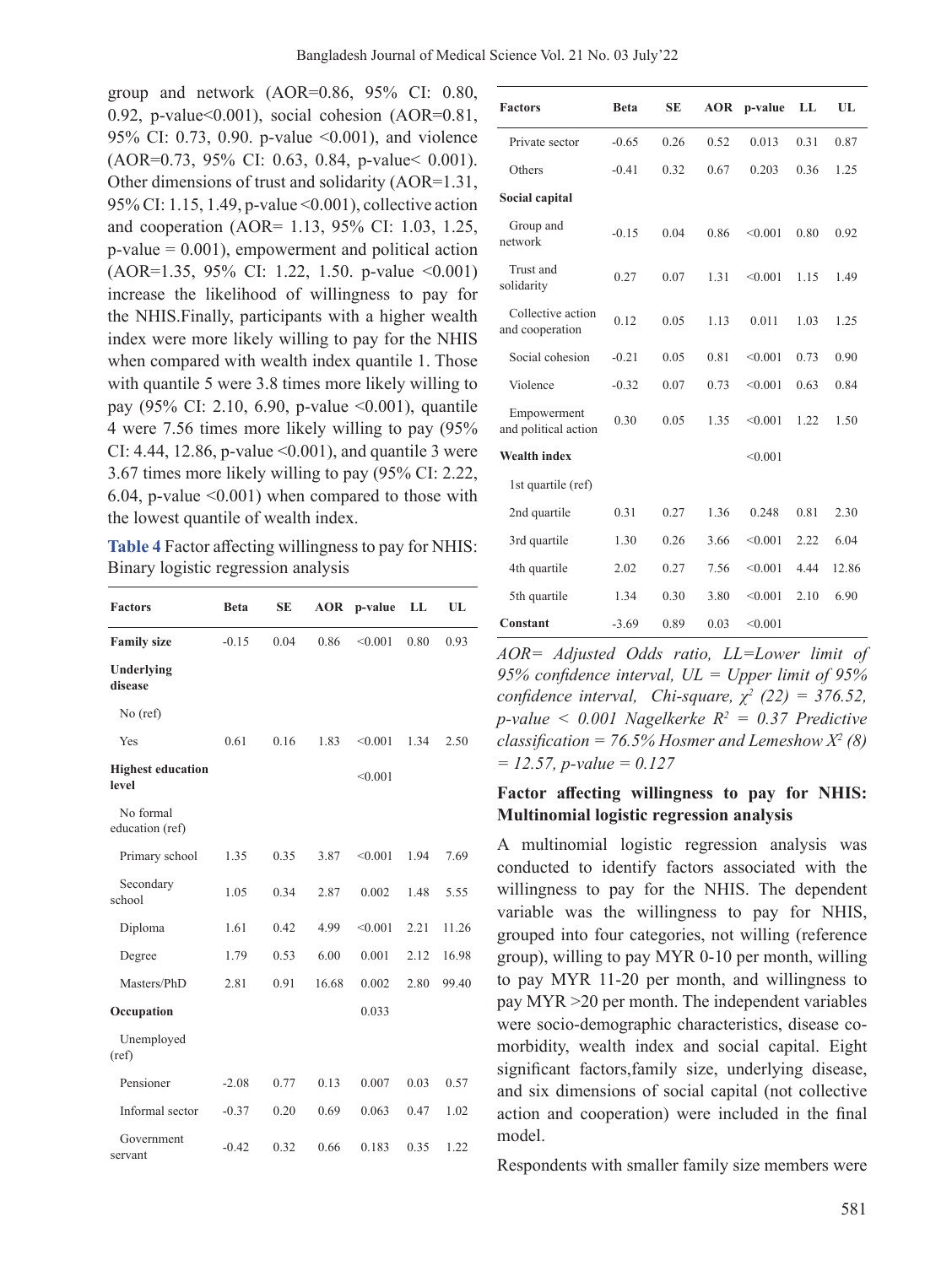more likely willing to pay for the NIHS scheme. This was statistically significant for a group of respondents willing to pay more than MYR 20 per month (AOR= 0.89, 95% CI: 0.81, 0.97, p-value =0.01).Those with underlying disease co-morbidity were more likely willing to pay as compared to those without underlying disease. This is statistically significant for group of respondents that were willing to pay more than MYR 20 per month (AOR= 3.01, 95% CI: 2.05, 4.43, p-value <0.001).

As for social capital, different dimensions showed different effects towards willingness to pay for the NHIS. Favoring factors include trust and solidarity (AOR= 1.94, 95% CI: 1.60, 2.35, p-value < 0.001), information and communication (AOR= 1.35, 95% CI: 1.03, 1.77, p-value =  $0.032$ ), empowerment and political action (AOR=1.29, 95% CI: 1.14, 1.45, p-value < 0.001; AOR= 1.61, 95% CI: 1.40, 1.85, p-value < 0.001, respectively). Dimensions of social capital with opposite effects were group and network  $(AOR = 0.80, 95\% \text{ CI: } 0.73, 0.88, \text{ p-value} < 0.001),$ social cohesion (AOR= 0.83, 95% CI: 0.74, 0.92, p-value = 0.001; AOR=0.69, 95% CI: 0.62, 0.77, p-value  $< 0.001$ ) and violence (AOR=0.59, 95% CI: 0.48, 0.73, p-value <0.001; AOR= 0.76, 95% CI: 0.64, 0.91, p-value =  $0.003$ ).

# **Factor affecting willingness to pay for NHIS: Negative binomial Poisson regression**

This type of analysis was chosen due to over dispersion $30,31$ , where the mean (SD) of willingness to pay for NHIS was 40.84 (35.36), and variance was 1250.19. In this model, the dependent variable was the willingness to pay for the NHIS, where those who were not willing to pay were coded as zero.In the initial step, the independent variables were sociodemographic characteristic, underlying disease, wealth index and social capital. The independent variable with high collinearity (e.g.,monthly income and wealth index) and statistically insignificant  $(i.e. p-value < 0.05)$  were removed one by one.

In terms of educational background, the higher the education background, the more likely the individual would pay for NHIS. Respondents with masters or PhD were 4.08 times more likely (95% CI: 2.01,

8.28, p-value  $\leq$  0.001), degree holders were 3.41 times more likely  $(95\% \text{ CI } 2.16, 5,39, \text{ p-value} <$ 0.001), diploma holders were 2.48 more likely (95% CI: 1.77, 3.49, p-value  $\leq$  0.001), secondary school graduates were 2.00 more likely (95% CI: 1.53, 2.61, p-value < 0.001) and primary school were 2.20 more likely (95% CI: 1.65, 2.94, p-value < 0.001) pay for NHIS when compared to respondents with no formal education. Compared to unemployed respondents, those working in the informal sector of occupation, private sector, and pensioner were less likely to pay for NHIS. Respondents working as government staff appear to be more likely willing to pay, but this was not statistically significant.Respondents with smaller family size were more likely willing to pay for the NHIS (AOR= 0.86, 95% CI: 0.83, 0.89,  $p$ -value  $\leq 0.001$ ). For every additional family size member, the amount they willing to pay was 14% lesser. Those with the underlying disease were also more likely willing to pay for the NHIS than those without the underlying disease  $(AOR = 1.59, 95\% \text{ CI}:$ 1.39, 1.83, p-value  $\leq 0.001$ ). As for the social capital, dimensions favoring willingness to pay for NHIS were collective action and cooperation (AOR= 1.17, 95% CI: 1.13, 1.23, p-value <0.001), empowerment and political action (AOR=1.44, 95% CI 1.38, 1.52, p-value<0.001). The other dimensions had opposite effect on willingness to pay for NHIS, including group and network (AOR= 0.84, 95% CI: 0.82, 0.87, p-value <0.001), information and communication (AOR= 0.92, 95% CI: 0.89, 0.96, p-value<0.001), social cohesion (AOR=0.81, 95% CI: 0.78, 0.85,  $p$ -value < 0.001), and violence (AOR= 0.81, 95% CI: 0.77, 0.86, p-value  $\leq$  0.001). Compared to the lowest quartile of the wealth index, respondents with a higher wealth index were more likely to pay for the NHIS. Those in the 3rd quartile were 3.76 times (95% CI 3.03, 4.65, p-value < 0.001), fourth quartile were 7.22 times (95% CI: 5.67, 9.19, p-value <0.001) and fifth quartile were 2.21 times (95% CI: 1.72, 2.85, p-value<0.001) more likely when compared to the 1st quartile of wealth index.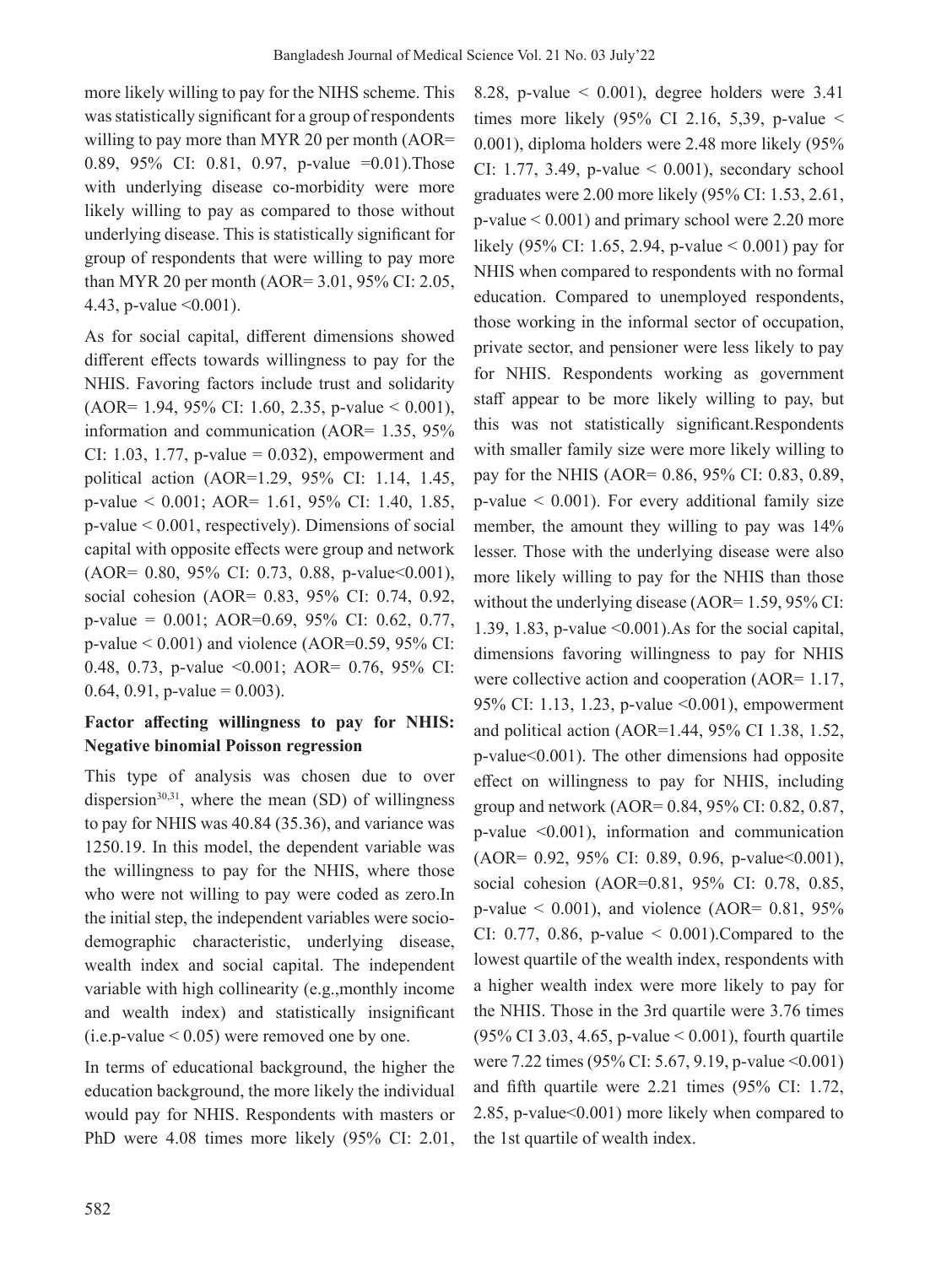| Bangladesh Journal of Medical Science Vol. 21 No. 03 July'22 |  |  |  |  |
|--------------------------------------------------------------|--|--|--|--|
|                                                              |  |  |  |  |

| <b>Factors</b><br>$(reference =$    |           | $MYR 0 - 10$ per month |      |      | $MYR 11 - 20$ per month |         |      | $>$ MYR 20 per month |           |         |      |      |
|-------------------------------------|-----------|------------------------|------|------|-------------------------|---------|------|----------------------|-----------|---------|------|------|
| not willing)                        | <b>OR</b> | p                      | LL   | UL   | <b>OR</b>               | p       | LL   | UL                   | <b>OR</b> | p       | LL   | UL   |
| <b>Family size</b>                  | 1.04      | 0.722                  | 0.85 | 1.27 | 0.94                    | 0.143   | 0.87 | 1.02                 | 0.89      | 0.010   | 0.81 | 0.97 |
| <b>Underlying disease</b>           |           |                        |      |      |                         |         |      |                      |           |         |      |      |
| $No$ (ref)                          |           |                        |      |      |                         |         |      |                      |           |         |      |      |
| Yes                                 | 1.94      | 0.165                  | 0.76 | 4.97 | 1.11                    | 0.549   | 0.79 | 1.57                 | 3.01      | < 0.001 | 2.05 | 4.43 |
| Social capital                      |           |                        |      |      |                         |         |      |                      |           |         |      |      |
| Group & network                     | 1.01      | 0.908                  | 0.83 | 1.24 | 0.96                    | 0.298   | 0.89 | 1.03                 | 0.80      | < 0.001 | 0.73 | 0.88 |
| Trust & solidarity                  | 1.00      | 0.987                  | 0.69 | 1.45 | 1.94                    | < 0.001 | 1.60 | 2.35                 | 1.09      | 0.283   | 0.93 | 1.26 |
| Info $&$<br>communication           | 1.35      | 0.032                  | 1.03 | 1.77 | 0.97                    | 0.568   | 0.89 | 1.06                 | 1.06      | 0.235   | 0.96 | 1.17 |
| Social cohesion                     | 0.96      | 0.786                  | 0.70 | 1.31 | 0.83                    | 0.001   | 0.74 | 0.92                 | 0.69      | < 0.001 | 0.62 | 0.77 |
| Violence                            | 1.07      | 0.669                  | 0.78 | 1.48 | 0.59                    | < 0.001 | 0.48 | 0.73                 | 0.76      | 0.003   | 0.64 | 0.91 |
| Empowerment $&$<br>political action | 1.21      | 0.224                  | 0.89 | 1.65 | 1.29                    | < 0.001 | 1.14 | 1.45                 | 1.61      | < 0.001 | 1.40 | 1.85 |

**Table 5** Factor affecting willingness to pay for NHIS: Multinomial logistic regression analysis

*AOR= Adjusted Odds ratio, LL=Lower limit of 95% confidence interval, UL = Upper limit of 95% confidence interval, Model fitting X2 (24) = 352.21, p-value < 0.001*

*Goodness of fit X2 (3165) = 4847.84, p-value < 0.001*

*Nagelkerke R2 = 0.30*

# **Table 6** Factor affecting willingness to pay for NHIS: Negative binomial Poisson regression

| <b>Factors</b>                    | $\bf{B}$ | <b>SE</b> | <b>OR</b> | p-value | LL   | UL   |
|-----------------------------------|----------|-----------|-----------|---------|------|------|
| <b>Family size</b>                | $-0.15$  | 0.02      | 0.86      | < 0.001 | 0.83 | 0.89 |
| <b>Underlying disease</b>         |          |           |           |         |      |      |
| $No$ (ref)                        |          |           |           |         |      |      |
| Yes                               | 0.47     | 0.07      | 1.59      | < 0.001 | 1.39 | 1.83 |
| <b>Education level</b>            |          |           |           |         |      |      |
| $No$ (ref)                        |          |           |           |         |      |      |
| Primary school                    | 0.79     | 0.15      | 2.20      | < 0.001 | 1.65 | 2.94 |
| Secondary school                  | 0.69     | 0.14      | 2.00      | < 0.001 | 1.53 | 2.61 |
| Diploma                           | 0.91     | 0.17      | 2.48      | < 0.001 | 1.77 | 3.49 |
| Degree                            | 1.23     | 0.23      | 3.41      | < 0.001 | 2.16 | 5.39 |
| Masters/PhD                       | 1.41     | 0.36      | 4.08      | < 0.001 | 2.01 | 8.28 |
| Occupation                        |          |           |           |         |      |      |
| Unemployed (ref)                  |          |           |           |         |      |      |
| Pensioner                         | $-1.15$  | 0.32      | 0.32      | < 0.001 | 0.17 | 0.59 |
| Informal sector                   | $-0.40$  | 0.09      | 0.67      | < 0.001 | 0.56 | 0.80 |
| Government                        | 0.27     | 0.14      | 1.31      | 0.064   | 0.98 | 1.73 |
| Private                           | $-0.43$  | 0.11      | 0.65      | < 0.001 | 0.52 | 0.81 |
| Others                            | 0.04     | 0.14      | 1.04      | 0.781   | 0.78 | 1.38 |
| Social capital                    |          |           |           |         |      |      |
| Group & network                   | $-0.17$  | 0.02      | 0.84      | < 0.001 | 0.82 | 0.87 |
| Collective action and cooperation | 0.16     | 0.02      | 1.17      | < 0.001 | 1.13 | 1.23 |
| Information and communication     | $-0.08$  | 0.02      | 0.92      | < 0.001 | 0.89 | 0.96 |
| Social cohesion                   | $-0.21$  | 0.02      | 0.81      | < 0.001 | 0.78 | 0.85 |
| Violence                          | $-0.21$  | 0.03      | 0.81      | < 0.001 | 0.77 | 0.86 |
| Empowerment and political action  | 0.37     | 0.02      | 1.44      | < 0.001 | 1.38 | 1.52 |
| <b>Wealth index</b>               |          |           |           |         |      |      |
| 1st quartile (ref)                |          |           |           |         |      |      |
| 2nd quartile                      | 0.20     | 0.11      | 1.22      | 0.075   | 0.98 | 1.51 |
| 3rd quartile                      | 1.32     | 0.11      | 3.76      | < 0.001 | 3.03 | 4.65 |
| 4th quartile                      | 1.98     | 0.12      | 7.22      | < 0.001 | 5.67 | 9.19 |
| 5th quartile                      | 0.79     | 0.13      | 2.21      | < 0.001 | 1.72 | 2.85 |
| Intercept                         | 1.15     | 0.39      | 3.16      | 0.003   | 1.48 | 6.74 |

*Goodness of fit χ<sup>2</sup> (1185) = 5075.93*

*Omnibus test likelihood ratio X2 (22) = 1587.81, p < 0.001*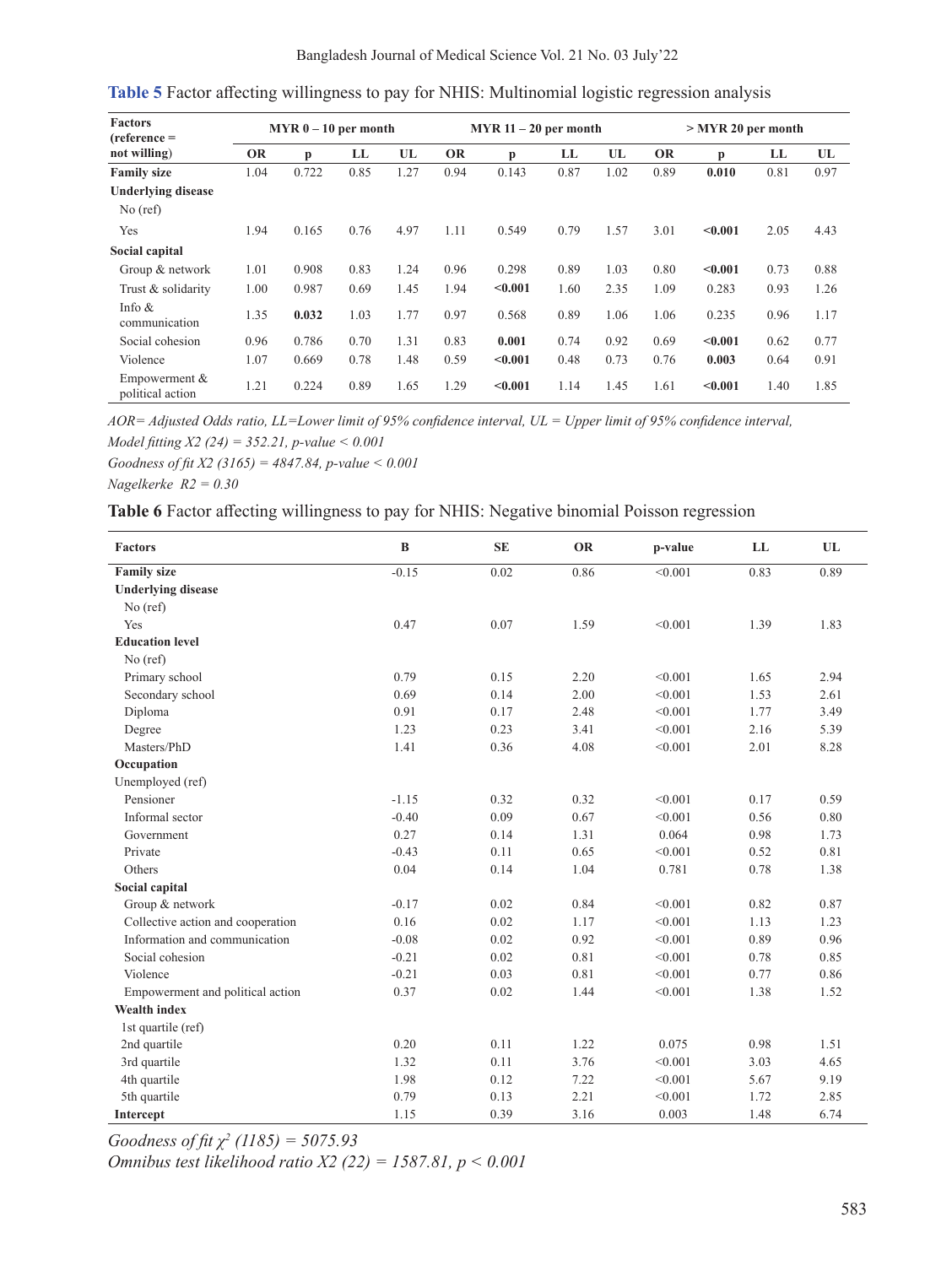### **Comparison of three multivariate analysis models**

Table 7 summarises beta coefficients from the three regression model. As shown, the statistically significant factors across the three models were family size, underlying diseases, and social capital.

| <b>Factors</b>                  | <b>Binomial</b> |                          | <b>Multinomial logistic</b> |                          |                          |  |
|---------------------------------|-----------------|--------------------------|-----------------------------|--------------------------|--------------------------|--|
|                                 | logistic        | $(0-10)$                 | $(11 - 20)$                 | (> 20)                   | <b>Negative binomial</b> |  |
| <b>Family size</b>              | $-0.15***$      | 0.04                     | $-0.06$                     | $-0.12**$                | $-0.15***$               |  |
| <b>Underlying disease</b>       |                 |                          |                             |                          |                          |  |
| $No$ (ref)                      |                 |                          |                             |                          |                          |  |
| Yes                             | $0.61***$       | 0.67                     | 0.11                        | $1.10***$                | $0.47***$                |  |
| <b>Education level</b>          |                 |                          |                             |                          |                          |  |
| No (ref)                        |                 |                          |                             |                          |                          |  |
| Primary school                  | $1.35***$       | $\overline{\phantom{a}}$ | ٠                           | $\overline{\phantom{a}}$ | $0.79***$                |  |
| Secondary school                | $1.05**$        |                          |                             |                          | $0.69***$                |  |
| Diploma                         | $1.61***$       | ÷.                       |                             |                          | $0.91***$                |  |
| Degree                          | $1.79**$        |                          |                             |                          | $1.23***$                |  |
| Masters/PhD                     | $2.81**$        |                          |                             |                          | $1.41***$                |  |
| Occupation                      |                 |                          |                             |                          |                          |  |
| Unemployed (ref)                |                 |                          |                             |                          |                          |  |
| Pensioner                       | $-2.08**$       |                          |                             |                          | $-1.15***$               |  |
| Informal sector                 | $-0.37$         | $\overline{a}$           |                             |                          | $-0.40***$               |  |
| Government                      | $-0.42$         |                          |                             |                          | 0.27                     |  |
| Private                         | $-0.65**$       |                          |                             |                          | $-0.43***$               |  |
| Others                          | $-0.41$         | ÷,                       | L                           |                          | 0.04                     |  |
| Social capital                  |                 |                          |                             |                          |                          |  |
| Group & network                 | $-0.15***$      | 0.01                     | $-0.04$                     | $-0.22***$               | $-0.17***$               |  |
| Trust & solidarity              | $0.27***$       | 0.01                     | $0.66***$                   | 0.08                     | $\overline{a}$           |  |
| Collective action & cooperation | $0.12*$         | $\overline{\phantom{a}}$ | $\overline{\phantom{a}}$    | $\overline{\phantom{a}}$ | $0.16***$                |  |
| Information & communication     | $\blacksquare$  | $0.30*$                  | $-0.03$                     | 0.06                     | $-0.08***$               |  |
| Social cohesion                 | $-0.21***$      | $-0.04$                  | $-0.19**$                   | $-0.37***$               | $-0.21***$               |  |
| Violence                        | $-0.32***$      | $0.07\,$                 | $-0.53***$                  | $-0.27**$                | $-0.21***$               |  |
| Empowerment & political action  | $0.30***$       | 0.19                     | $0.25***$                   | $0.48***$                | $0.37***$                |  |
| Wealth index                    |                 |                          |                             |                          |                          |  |
| 1st quartile (ref)              |                 |                          |                             |                          |                          |  |
| 2nd quartile                    | 0.31            | $\overline{a}$           | ٠                           | ٠                        | 0.20                     |  |
| 3rd quartile                    | $1.30***$       |                          |                             |                          | $1.32***$                |  |
| 4th quartile                    | $2.02***$       |                          | L,                          |                          | 1.98***                  |  |
| 5th quartile                    | $1.34***$       |                          |                             |                          | $0.79***$                |  |
| Intercept                       | $-3.69***$      | $-7.73**$                | $-4.17***$                  | $-0.88$                  | $1.15**$                 |  |

*\* p-value< 0.05, \* p-value < 0.01, \* p-value < 0.001*

## **Discussion**

Our analysis revealed that smaller family size, presence of underlying disease, strong scoresin the dimension of empowerment and political action, lower perception of violence, smaller score on group and network and social cohesion arestrong predictors for the willingness to pay for the NHIS. Factors such as higher education level, a specific category of occupation, and wealth index were statistically significant in at least one of the three regression analyses models. Variables ofgender,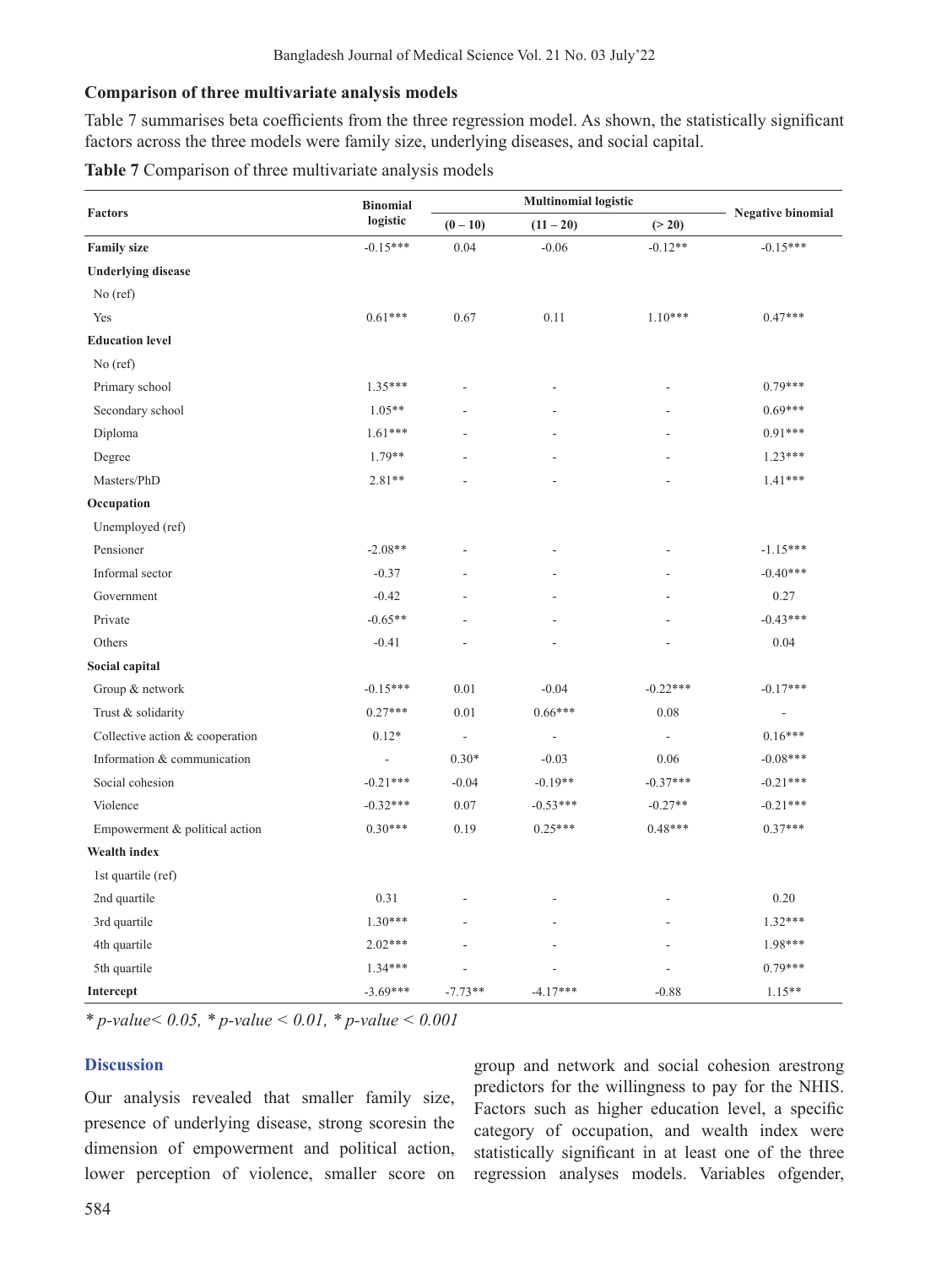ethnicity, and marital status were not statistically significant predictors in our analysis. We could not include monthly income in the analysis due to the high collinearity with the wealth index.

The analysisshowed that the average (SD) willingness to pay for NHIS was MYR 40.84 (35.36) per month, while the median was MYR 20.00 per month. The minimum and maximum amounts were MYR 1.00 and MYR 250.00, respectively. The proportion of participants willing to pay for NHIS was 33.2%. The proportion of participation was low compared to Azhar et al.  $32$ , which reported that 46.7% of the rural people were willing to pay the monthly health insurance premium in Sarawak. The amount they were willing to pay was higher, but the proportion of participants willing to join was considerably low. A study in Selangor, Malaysia, reported that 96.5% of respondents who agreed to participate were willing to pay an average of MYR 2.00<sup>7</sup> . Comparedto a recent study in Peninsular Malaysia<sup>9</sup>, their willingness to pay for the National Health Financing Scheme was also lower. The reported mean (SD) was MYR 23.44 (47.11), and the median was MYR 10.

Our analysis revealed that, the proportion of participants who were willing to pay was much higher (91%) than the other studies in Asia 33,34. The differences inthe amount they are willing to pay could be due to differences in participants' sociodemographic characteristics, underlying diseases, economic status, social capital, or even other factors between different study areas (peninsular and Sarawak). However, this may need further investigation to explain the reason behind this difference.

In terms of family size, large family size reduces the willingness to pay for the NHIS scheme. This finding is consistent with Ghana's study, where household size negatively affects their national health insurance scheme<sup>35,36</sup>. With a larger family size, the head of the family would face greater responsibilities in foods, clothing, education, etc. Such financial responsibilities would lead to smaller income discretionary left to pay the monthly insurance premium. As compared to the national studies, the number of dependent family members was not statistically significant in predicting their willingness to pay for national health insurance  $8.9$ . We postulate the possibility of controlling variables (such as the number of working adults or schooling children in a family member) that might explain the differences. However, this postulation might need further evidence to be confirmed.The level of education was significant in two of the models tested for analysis. This finding is consistent with previous studies $7,35,37$ . This could be due to better knowledge and awareness regarding the importance of having health insurance. Besides, a higher education level enables access to a paying job, enabling them to afford health insurance premium payment.Being a pensioner and working in the private sector were negatively associated with the willingness to pay for NHIS in this study. Pensioners of the public sector in this country are granted medical benefit upon receiving pensioners card <sup>38</sup>. With pensioners card, inpatient and outpatient treatment in public health facilities (both clinics and hospitals) are free of charge, covering their spouse and dependents currently in school or with permanent physical disabilities 39. As for private-sector workers, all employers and employees in private sectors in Malaysia are required to contribute under the SOCSO insurance scheme under legislation $40$ . For SOCSO, contributors are provided with Employment Injury Scheme and Invalidity Scheme with medical benefit in the event of work-related diseases or injury.

Both pensioners and private sector workers showed a lower willingness to pay for NHIS due to their existing medical benefits.The higher economic status confers a positive effect on willingness to pay for NHIS in this study. This finding is similar to some studies 35,36. Higher-income levels increase affordability to pay for regular insurance premium payment.The presence of underlying morbidity in the family increases the likelihood of willingnessto pay for the NHIS scheme. This is similar to the study conducted in Peninsular Malaysia9 , where participants who were recently diagnosed with an illness were more likely willing to pay. Having personally experienced financial burden related to medical care, sick individuals appreciate the importance of having a financial protection scheme.

Social capital is a critical factor that was found to be statistically significant in predicting the willingness to pay for the NHIS. This could be an essential issue achieving community trust, social solidarity, and collective action in predicting willingness to pay for health insurance <sup>10,11</sup>. We examined six dimensions of social capital, as outlined by Grootaert<sup>19</sup>. Our analysis revealed four important dimensions of social capital that influence the willingness to pay for NHIS, which are (i) group and network, (ii) social cohesion, (iii) violence and (iv) empowerment and political action. Social capital is attributed to decision-making that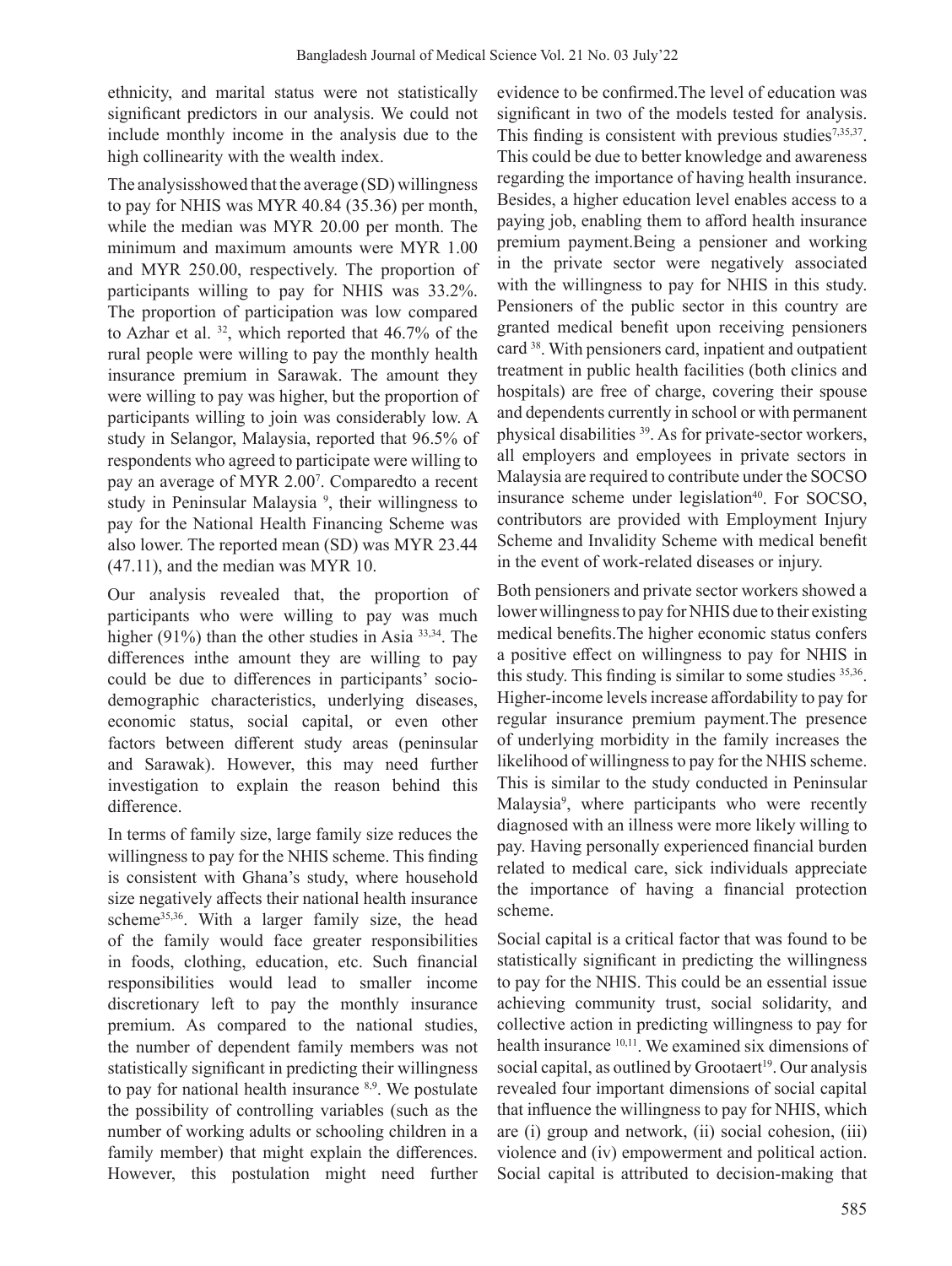reflects health improvement. Many international organisations have emphasised social capital as a powerful tool for attaining development objectives both in developed and developing countries <sup>41</sup>. In a community, it acts positively on people's health. Communities with high social capital level are more likely to go through social change and inequalities<sup>42,43</sup>. Out of these four dimensions, only empowerment and political action positively affect willingness to pay for NHIS. Itmeasures an individual ability to make decisions that affect everyday activities and may change the course of their life<sup>19</sup>. Considering that empowered individuals were more likely to take steps ahead for the benefit of their health, subscribing to health insurance could be one of them. As their future health conditions could not be predicted, empowered individuals are more likely to take precautionary steps to invest in health insurance<sup>44</sup>. The group and network dimensionwere found to negatively influenced the participant's willingness to pay for the NHIS scheme.This dimension considers the participation in various social organisations and informal networks <sup>19</sup>. It also takes into consideration internal diversity within-group and cooperation with other organisations. A higher score on this dimension could lead to better participation in NHIS, only if the group members mutually agreed on the benefit of participating in NHIS. Donfouet and Mahieu<sup>41</sup> posited that social capital contributes to health outcomes and trust between members. Trust between members enhances the exchange and diffusion of health-related information and mitigates adverse health consequences 45. Our study indicated the opposite. This might be due to their lack of understanding of the group and networking' for organisational capacity building. Another possible reason might be that the benefit of NHIS is yet to be disseminated within their organisation. Without mutual understanding and agreement amongst the participants themselves, they might be reluctant to the idea of NHIS, hence negatively influenced the willingness to pay for NHIS. Another important dimension of social capitalin this study is social cohesion and inclusion. This dimension measures the perception of social unity and togetherness in the community<sup>46</sup>. It is posited that social cohesion boosted national policies and political decisions. It might also influence individual health by providing equal opportunity and mitigating poverty, disparity, and social exclusion <sup>47</sup>. Social cohesion may influence social norms to reduce risky behaviour and diffuse health information from psychological

and behavioural perspectives 48. However, this study revealed a negative effect on the willingnessto pay for the NHIS. It contrasted with previous research on the impact of social solidarity towards health insurance 10. We postulated that strong social bonds within the community mean that their relatives and neighbours were ready to assist them in medical emergencies. Hence, the urgency to pay a monthly premium for NHIS seems unnecessary in their point of view.

As a cross-sectional study, the temporal relationship between factors and willingness to pay for NHIS examined in this research could be established. Considering the long existence of government subsidised healthcare system in this country that covers every Malaysian citizen, having health insurance may differfrom respondents of other countries without subsidy for healthcare services.

## **Conclusion**

Our study showed that the willingness to pay for the NHIS among Sarawak's rural community is higher than a similar study in peninsular Malaysia. However, the proportion of participants willing to join was lower. Factors that were significant in determining their willingness to pay were the smaller family size, presence of underlying disease, a healthy level of empowerment, weaker group and network connection, low social cohesion and inclusion, finally, low perception of violence and conflicts.With the factors examined in this research, policymakers shall consider family size, economic status, education level, and underlying disease as important elements in formulating NHIS. This also includes medical coverage, regular premium payment and subsidy. Considering the impact of social capital on willingness to pay for NHIS, policymakers should be involved alongside the local community to design the NHIS scheme. Further study might be needed to examine the differences in the findings between east and west Malaysia regarding their willingness to pay for NHIS.

## **List of abbreviations**

| <b>GDP</b>   | <b>Gross Domestic Product</b>    |                               |  |  |  |  |  |  |
|--------------|----------------------------------|-------------------------------|--|--|--|--|--|--|
| MYR          | Malaysian Ringgit                |                               |  |  |  |  |  |  |
| <b>NHIS</b>  | National Health Insurance Scheme |                               |  |  |  |  |  |  |
| SD           | Standard deviation               |                               |  |  |  |  |  |  |
| <b>SDGs</b>  |                                  | Sustainable Development Goals |  |  |  |  |  |  |
| <b>SOCSO</b> | Social Security Organisation     |                               |  |  |  |  |  |  |
| <b>SPSS</b>  | Statistical Package for Social   |                               |  |  |  |  |  |  |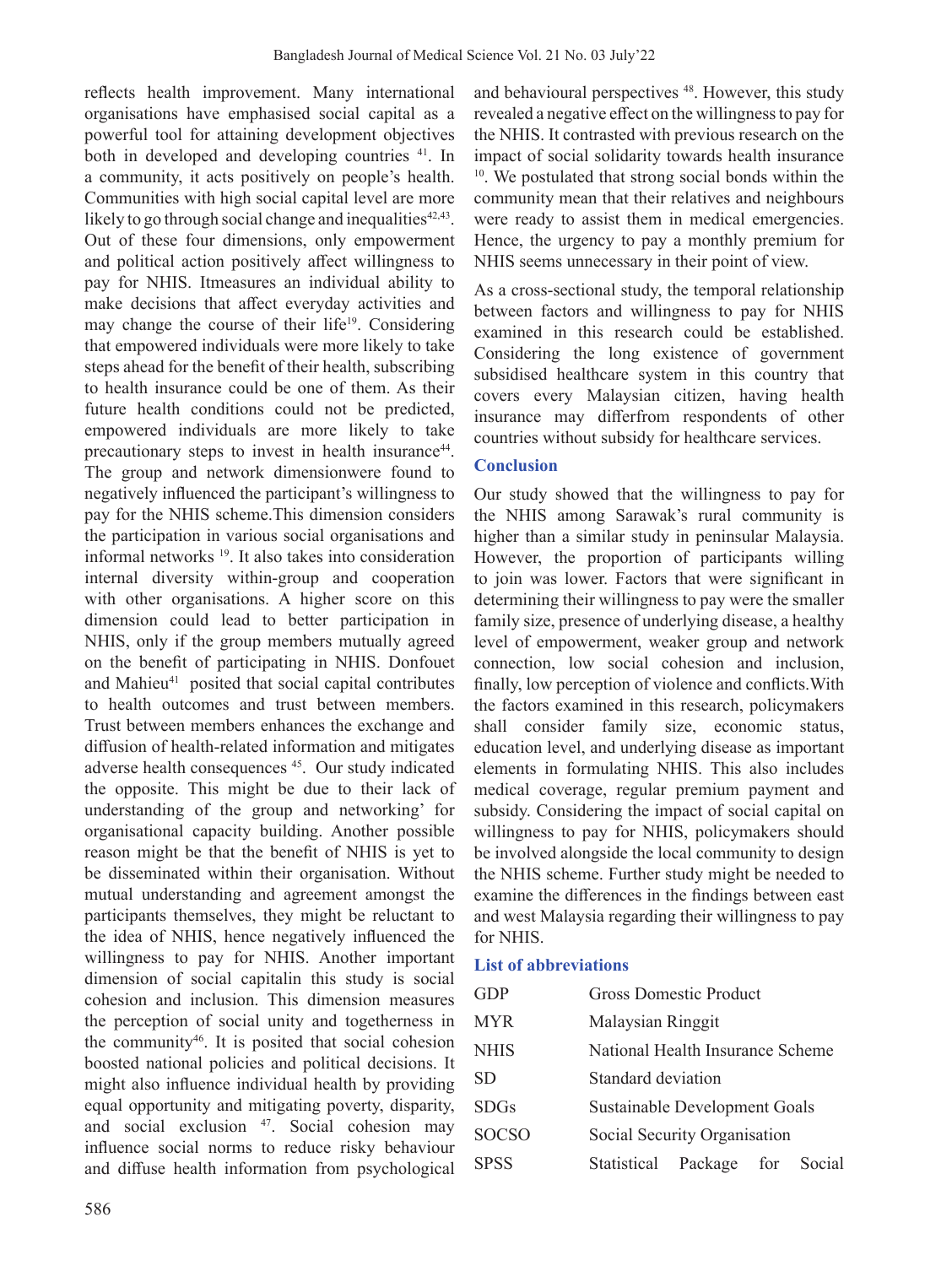Sciences

| <b>UHC</b>    | Universal Health Coverage   |
|---------------|-----------------------------|
| <b>UNIMAS</b> | Universiti Malaysia Sarawak |
| <b>WHO</b>    | World Health Organization   |

# **Acknowledgement**

We would like to thank those who contributed to making this research successful, including colleagues in Universiti Malaysia Sarawak and our research assistants in the area of Serian, Tebedu, Sibu, Kanowit, Miri and Marudi. Our sincere gratitude to UNIMAS for the support in conducting the research.

# **Declaration**

# **Consent for publication**

Both authors read the edited the manuscript and consented to publication.

# **Funding**

Self-funded without external funds or grants were received for this study.

**Author's Contribution**: Conceptualisation, data collection, analysis, drafting manuscript: Hasazli Hasan

Conceptualisation, supervision, analysis, drafting and editing: Md Mizanur Rahman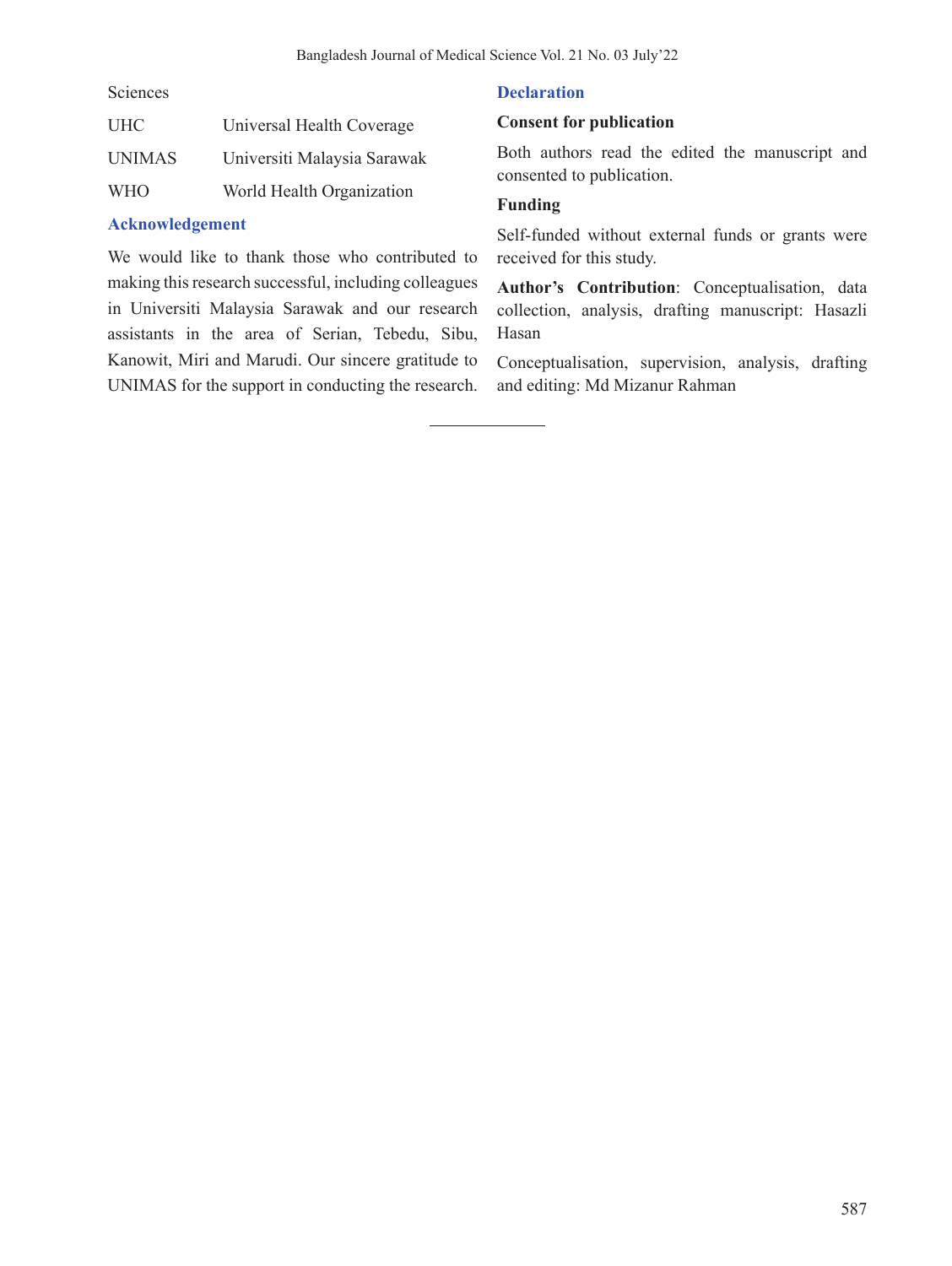## **References**

- 1. WHO. Universal health Coverage. Published 2019. https://www.who.int/news-room/fact-sheets/detail/ universal-health-coverage-(uhc)
- 2. Wallace L. A view of health care around the world. *Ann Fam Med*. 2013;**11**(1):84. doi:10.1370/afm.1484
- 3. Safurah Jaafar, Kamaliah Mohd Noh, Khairiyah Abdul Muttalib, Nour Hanah Othman, Judith Healy. Malaysia Health System Review. Published online 2012.
- 4. ILO. *Employment Injury and Invalidity Insurance*. ILO Social Protection Department, Malaysia: Employment Injury Insurance; 2016. https://www.perkeso.gov.my/en/
- 5. mySalam Skim Perlindungan Masyarakat. mySalam National Health Protection Scheme. Published 2020. Accessed March 9, 2021. https://www.mysalam.com. my/b40/info/?url=main\_EN
- 6. Peka40. Penyertaan Skim Peduli Kesihatan untuk Kumpulan B40. Published 2019. Accessed March 9, 2021. https://www.pekab40.com.my/eng
- 7. Aizuddin A, Hod R, Rizal A, Yon R, Al Junid S. Ability and willingness to pay for health care and contribute to national healthcare financing scheme among farmers in Selangor. *J Community Health*. 2011;**17**(1):56-63.
- 8. Almualm Y, Alkaff SE, Aljunid S, Alsagoff SS. Factors Influencing Support for National Health Insurance among Patients Attending Specialist Clinics in Malaysia. *Glob J Health Sci*. 2013;**5**(5):1-10. doi:10.5539/gjhs. v5n5p1
- 9. Azimatun Noor A, Saperi S, Aljunid SM. The Malaysian community's acceptance and willingness to pay for a National Health Financing Scheme. *Public Health*. 2019;**175**:129-137. doi:10.1016/j.puhe.2019.07.008
- 10. Fenenga C, Nketiah-Amponsah E, Ogink A, Arhinful D, Poortinga W, Hutter I. Social capital and active membership in the Ghana National Health Insurance Scheme - a mixed method study. *Int J Equity Health*. 2015;**14**(118). doi:https://doi.org/10.1186/s12939-015- 0239-y
- 11. Douwes R, Stuttaford M, London L. Social Solidarity, Human Rights, and Collective Action: Considerations in the Implementation of the National Health Insurance in South Africa. *Health Hum Rights J*. 2018;**20**(2):185- 196.
- 12. MOH. Malaysia National Health Accounts: Health Expenditure Report 1997-2017. Published online 2019.
- 13. MOH. Malaysia Health System Research: Contextual Analysis of the Malaysian Health System. Published online 2016.
- 14. Quek DK. The Malaysian Health Care System: A Review. In: Women's Development Research Centre; 2009.

http://cpds.fep.um.edu.my/events/2009/workshop/290 42009/PPT%20&%20full%20paper/session%203/ The %20Malaysian%20Health%20Care%20System1 presentation-dr%20david%20quek.pdf

- 15. Chen YK. The Progressivity of the Malaysian Personal Income Tax. *Kaji Malays*. 2012;**30**(2):27-43.
- 16. Su-Lyn B. The overtaxed middle class. *Malay Mail*. https://www.malaymail.com/news/opinion/2019/04/12/ the-overtaxed-middle-class/1742361. Published April 12, 2019. Accessed March 7, 2021.
- 17. Dzulkipli MR, Jamal A, Ma'On SN. The framework of national health insurance (NHI) in Malaysia. *Information*. 2016;**19**(7B):2913-2917.
- 18. Rahim R, Sivanadam H, Carvalho M, Tan T. No plans to introduce National Health Insurance for M'sians. *The Star*. https://www.thestar.com.my/news/ nation/2020/11/04/no-plans-to-introduce-nationalhealth-insurance-for-m039sians-says-deputy-financeminister. Published November 4, 2020. Accessed March 7, 2021.
- 19. Grootaert C, Narayan D, Jones VN, Woolcock M. *Measuring Social Capital: An Integrated Questionnaire*. The World Bank; 2004.
- 20. PiraniE.WealthIndex.In:MichalosAC,ed.*Encyclopedia of Quality of Life and Well-Being Research*. Springer Netherlands; 2014:7017-7018. doi:10.1007/978-94-007- 0753-5\_3202
- 21. Rutstein SO, Johnson K. *The DHS Wealth Index: DHS Comparative Reports*. ORC Macro; 2004:77. https:// dhsprogram.com/pubs/pdf/cr6/cr6.pdf
- 22. Hjelm L, Mathiassen A, Miller D, Wadhwa A. VAM guidance paper:Creation of a Wealth Index. *World Food Programme*. Published online 2017:26. https://docs.wfp. org/api/documents/WFP-0000022418/download/
- 23. Denis DJ. Principal ComponentsAnalysis. In: *SPSS Data Analysis for Univariate, Bivariate, and Multivariate Statistics*. 1st ed. John Wiley & Sons, Ltd; 2018:163- 173. doi:10.1002/9781119465775.ch12
- 24. Kolenikov S, Angeles G. Socioeconomic Status Measurement with Discrete Proxy Variables: Is Principal Component Analysis a Reliable Answer? *Rev Income Wealth*. 2009;**55**(1):128-165. doi:https://doi. org/10.1111/j.1475-4991.2008.00309.x
- 25. John W. A practitioner's primer on the contingent valuation method. Published online 2000.
- 26. Klose T. The contingent valuation method in health care. *Health Policy*. 1999;**47**(2):97-123. doi:10.1016/S0168- 8510(99)00010-X
- 27. IBM SPSS. *IBM SPSS Statistics for Windows*. IBM SPSS; 2013.